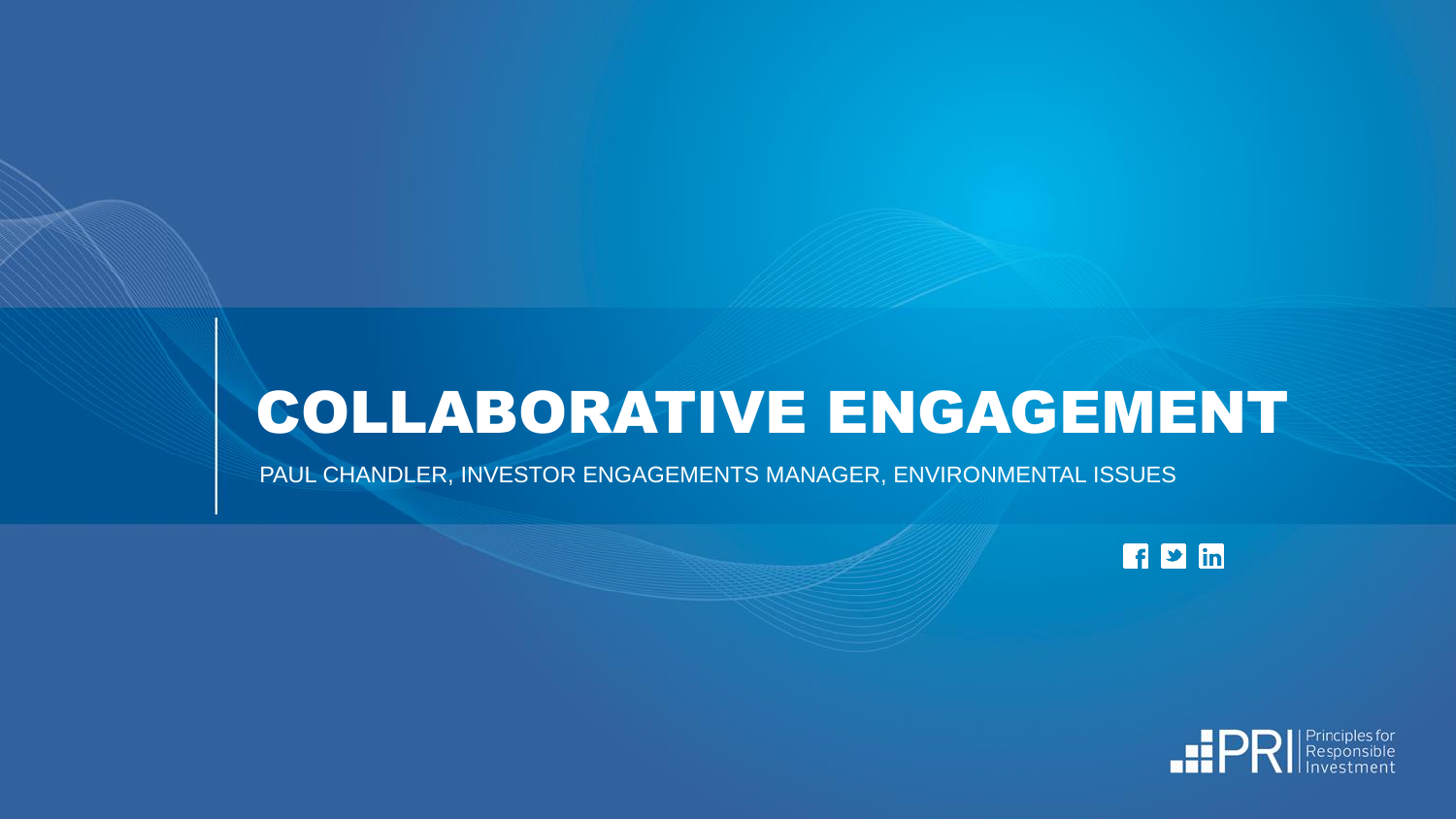#### WORLD ECONOMIC FORUM 2015 GLOBAL RISKS REPORT

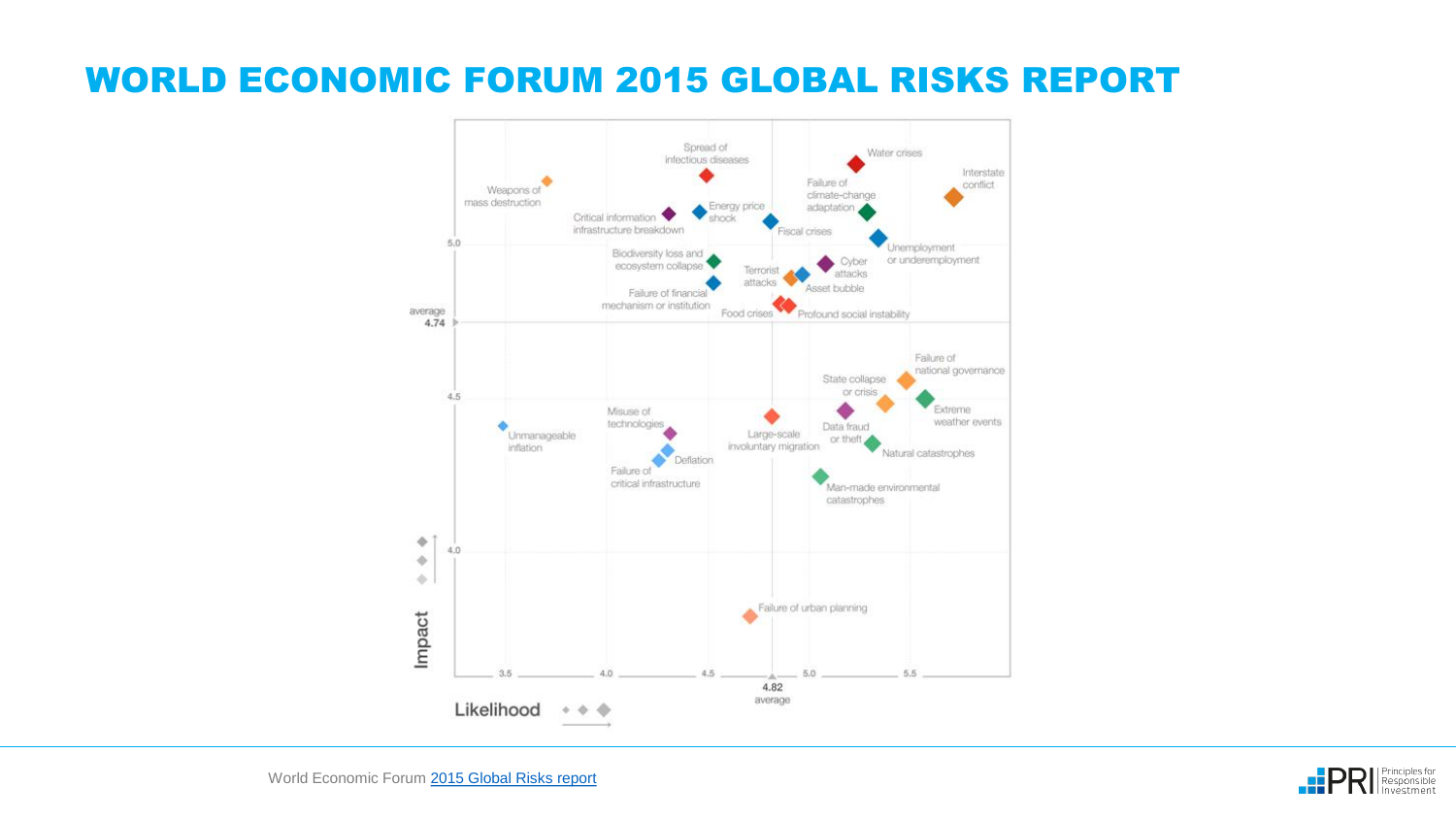## AT A GLANCE

Launched in April 2006 at the NYSE, the Principles for Responsible Investment has:



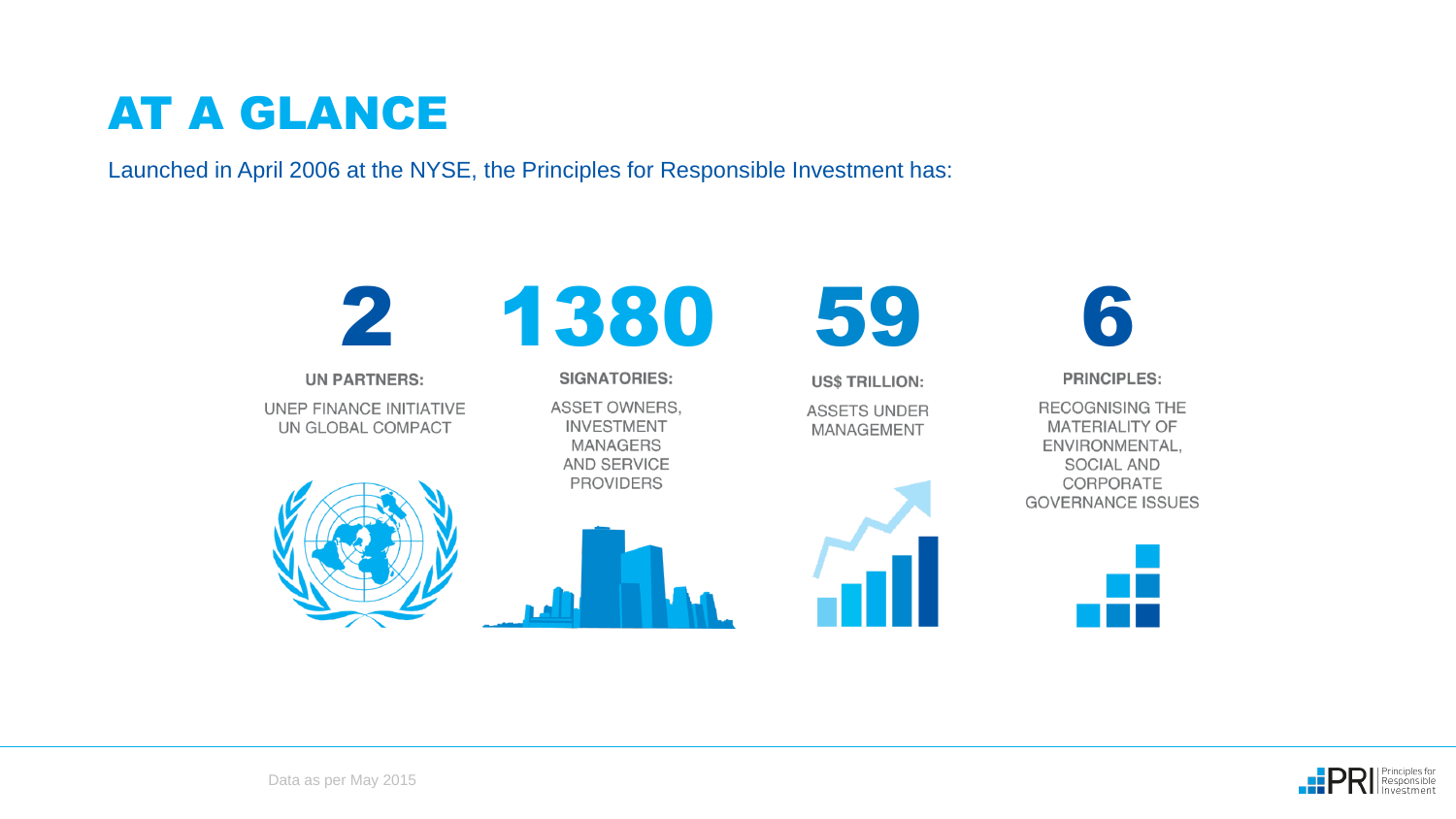### AN INEVITABLE AGENDA GATHERING MOMENTUM

#### **Assets under management (US\$ trillion)**

#### Nº Signatories



**Number of Signatories** 

Assets under management (US\$ trillion)

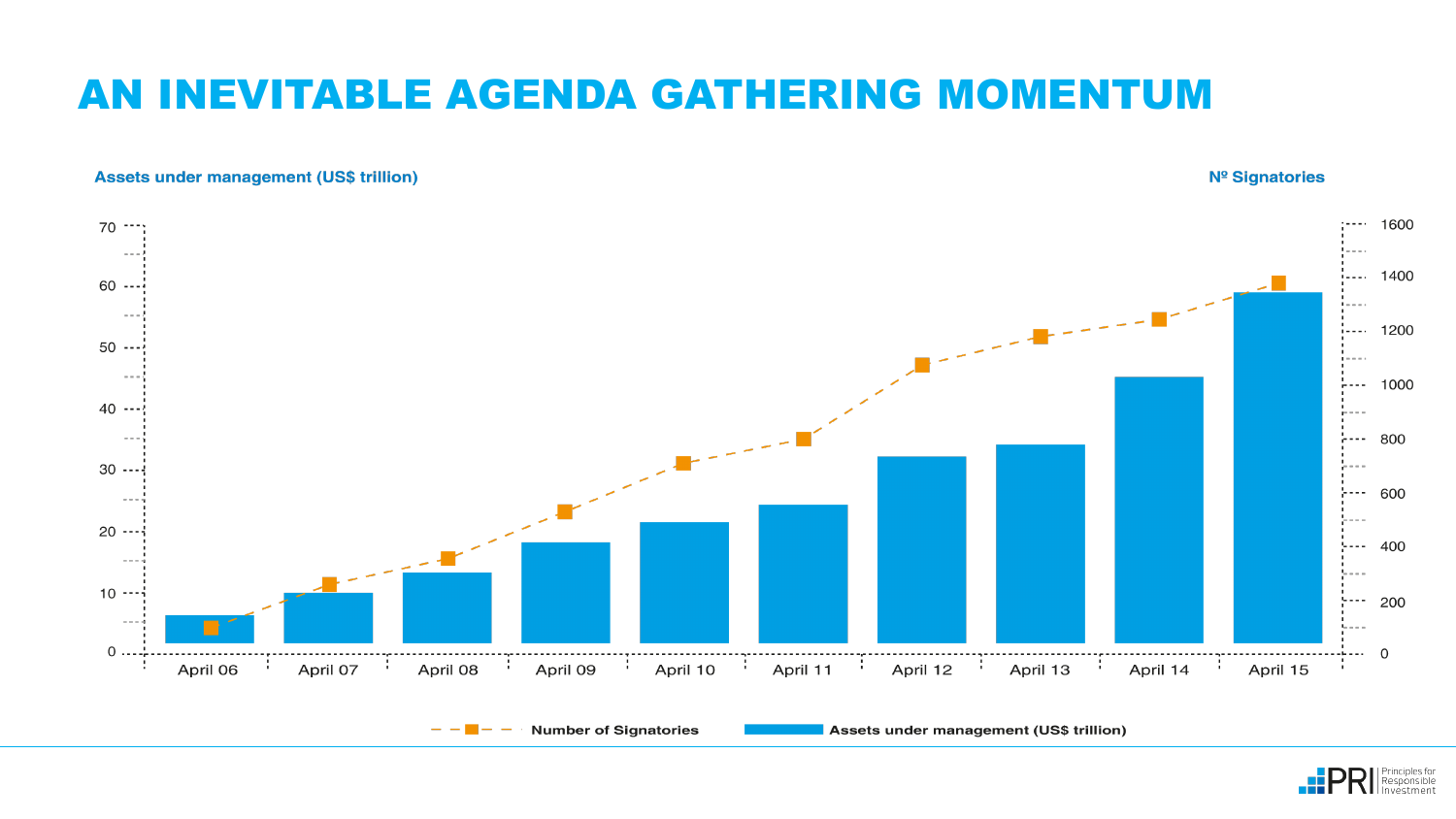## WHY ENGAGE WITH COMPANIES?

**THE FINANCIAL IMPACT OF ACTIVE OWNERSHIP – ACADEMIC EVIDENCE**

- A 2006 study found that Hermes Focus Fund "substantially outperforms benchmarks" with an abnormal return net of fees of 4.9% a year against the FTSE all-shares index
	- The study further suggests that this is "largely associated with engagements rather than stock pricing"
- A separate 2012 study found that US companies targeted in corporate governance and climate change related engagements by F&C asset management between 1999 and 2009, showed significant financial outperformance of the market in the period following engagement
	- The average one-year abnormal return after initial engagement was 1.8%, growing to 4.4% for successful engagements, and no market reaction for unsuccessful ones



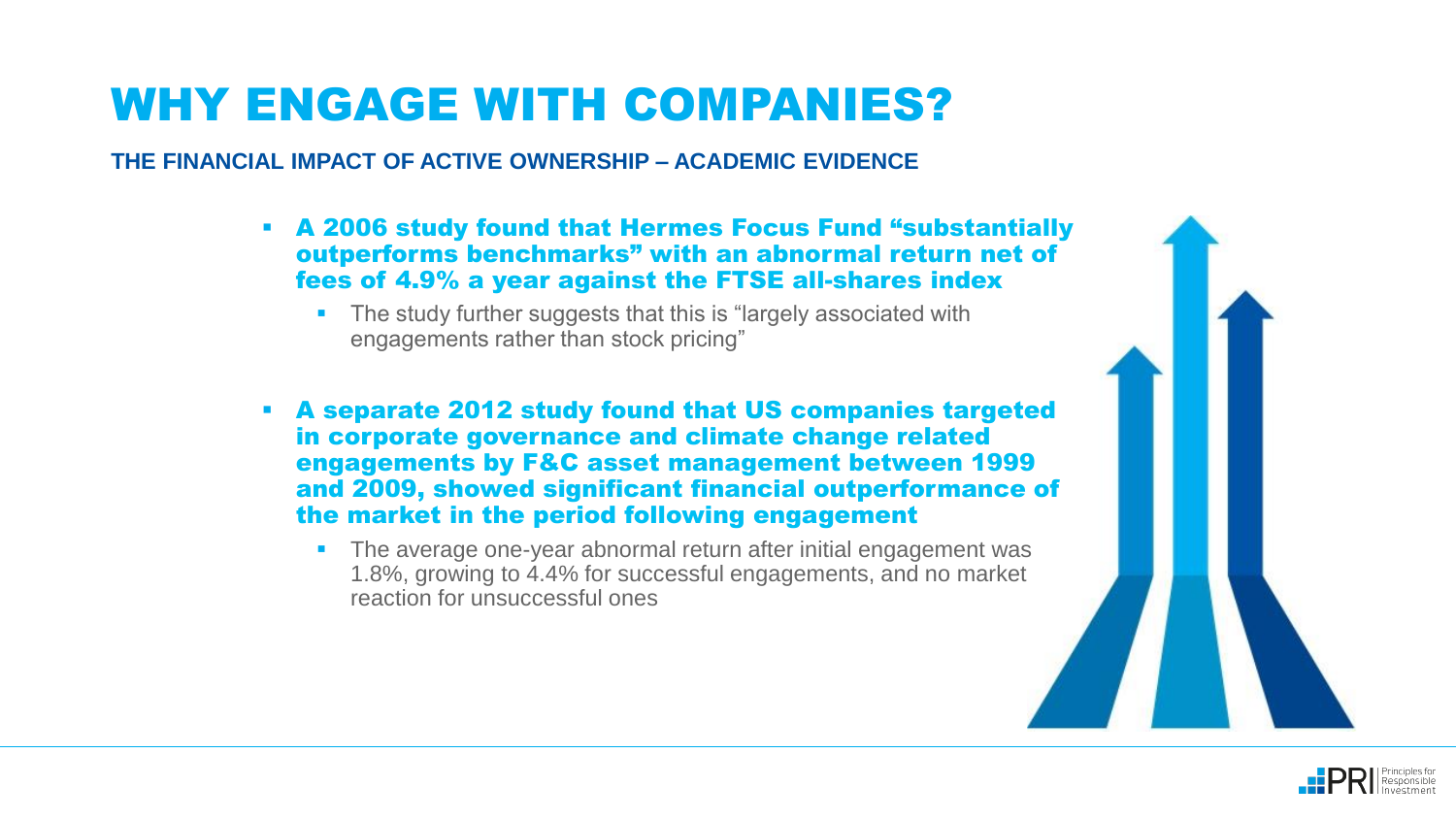

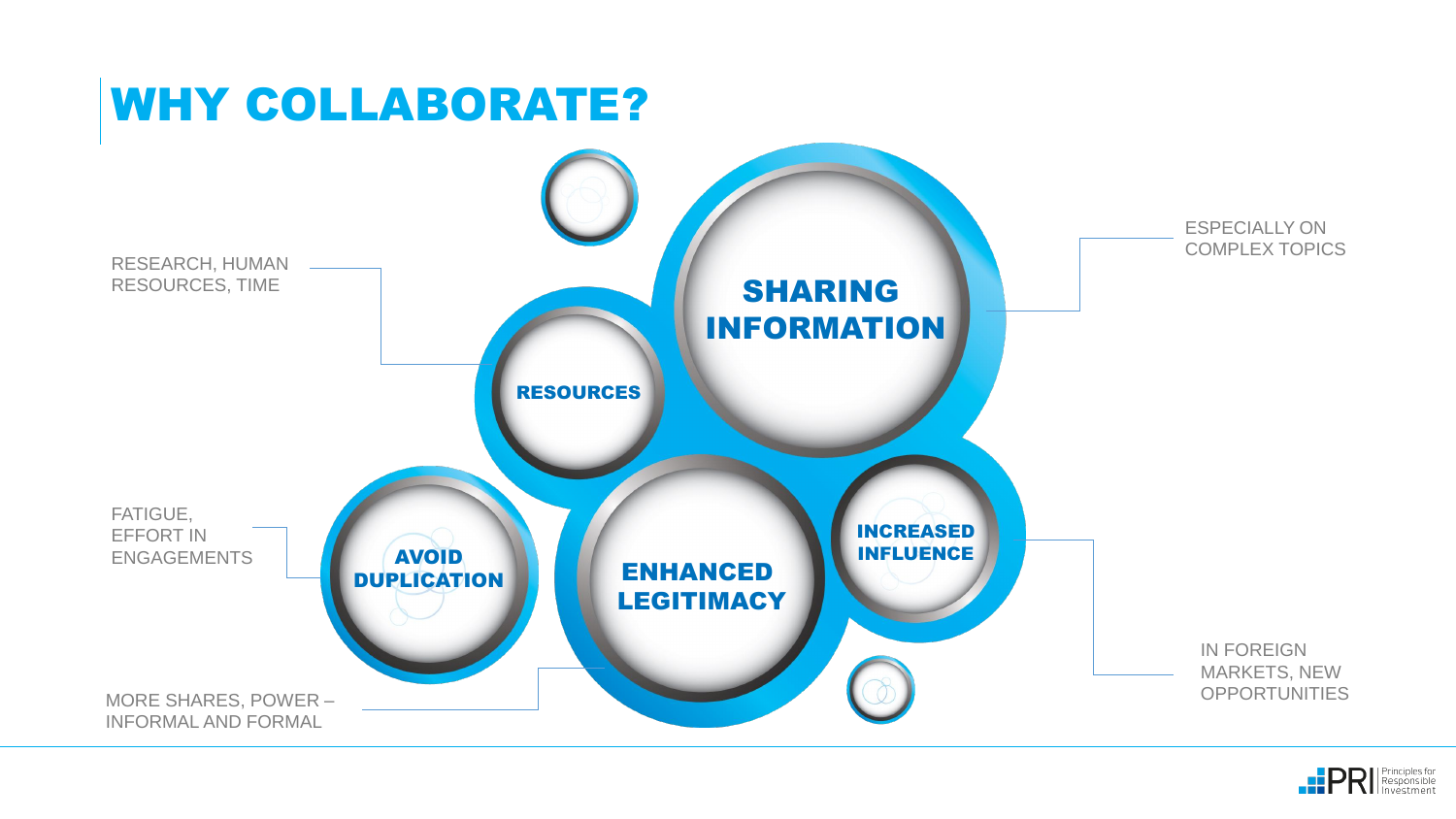## ENVIRONMENTAL

Contact: [paul.chandler@unpri.org](mailto:paul.chandler@unpri.org) or [gemma.james@unpri.org](mailto:gemma.james@unpri.org)



#### WATER RISK

*with a focus on water-related risks in agricultural supply chains* OPEN TO JOIN

#### CLIMATE CHANGE LOBBYING

*to encourage companies not to use their funds to indirectly lobby against climate policy* LAUNCHING MARCH 2015

#### INVESTOR WORKING GROUP ON SUSTAINABLE PALM OIL

*focused on improving the sustainability of the palm oil value chain*  CURRENTLY ONGOING

#### FRACKING

*covering governance, water use and quality, air emissions and community impact* CURRENTLY ONGOING

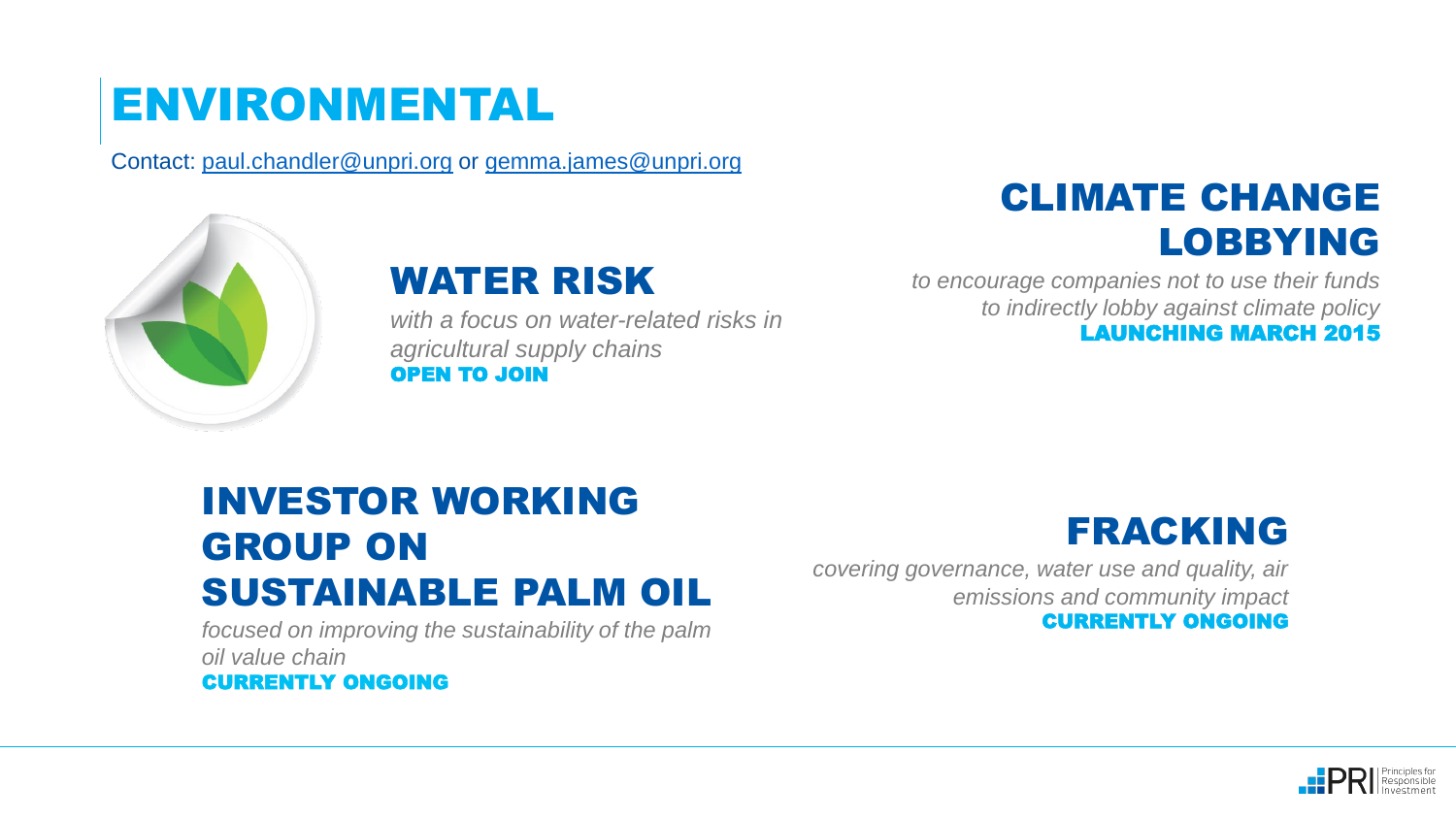

Contact: [felicitas.weber@unpri.org](mailto:felicitas.weber@unpri.org)



### LABOUR STANDARDS IN THE AGRICULTURAL SUPPLY CHAIN

*improving the implementation of labour codes among food and beverage retailers and producers*  CURRENTLY ONGOING

#### DIRECT EMPLOYEE RELATIONS

#### HUMAN RIGHTS

*improving management of human rights in the extractive sector with a special focus on joint ventures*  LAUNCHING IN Q2 2015

*identifying relevant indicators and improving management practices and disclosure among retailers* CURRENTLY ONGOING

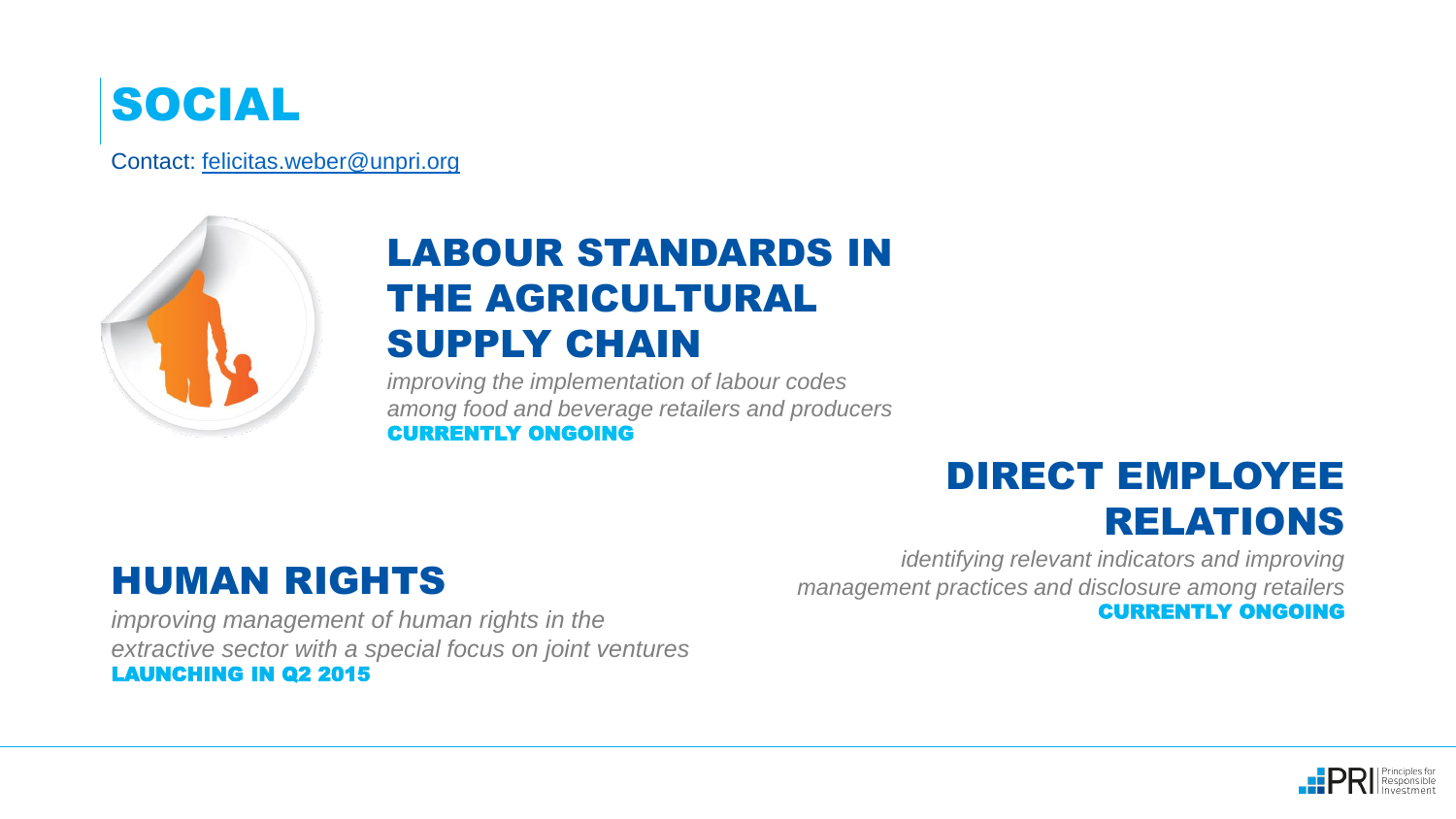## CORPORATE GOVERNANCE

Contact: olivia.mooney@unpri.org



### ANTI-CORRUPTION

*engaging with companies on implementation and disclosure of anti-corruption policies and practices, and management of related risks*  CURRENTLY ONGOING

#### DIRECTOR NOMINATION PROCESS

*identifying good practices in key markets and engaging with laggard companies to improve the effectiveness of the director nomination process* OPEN TO JOIN

### ESG AND EXECUTIVE PAY

*developing guidance for the extractives and utilities sectors on how to link ESG metrics to executive pay in the extractives and utilities sectors*  MORE INFORMATION COMING SOON

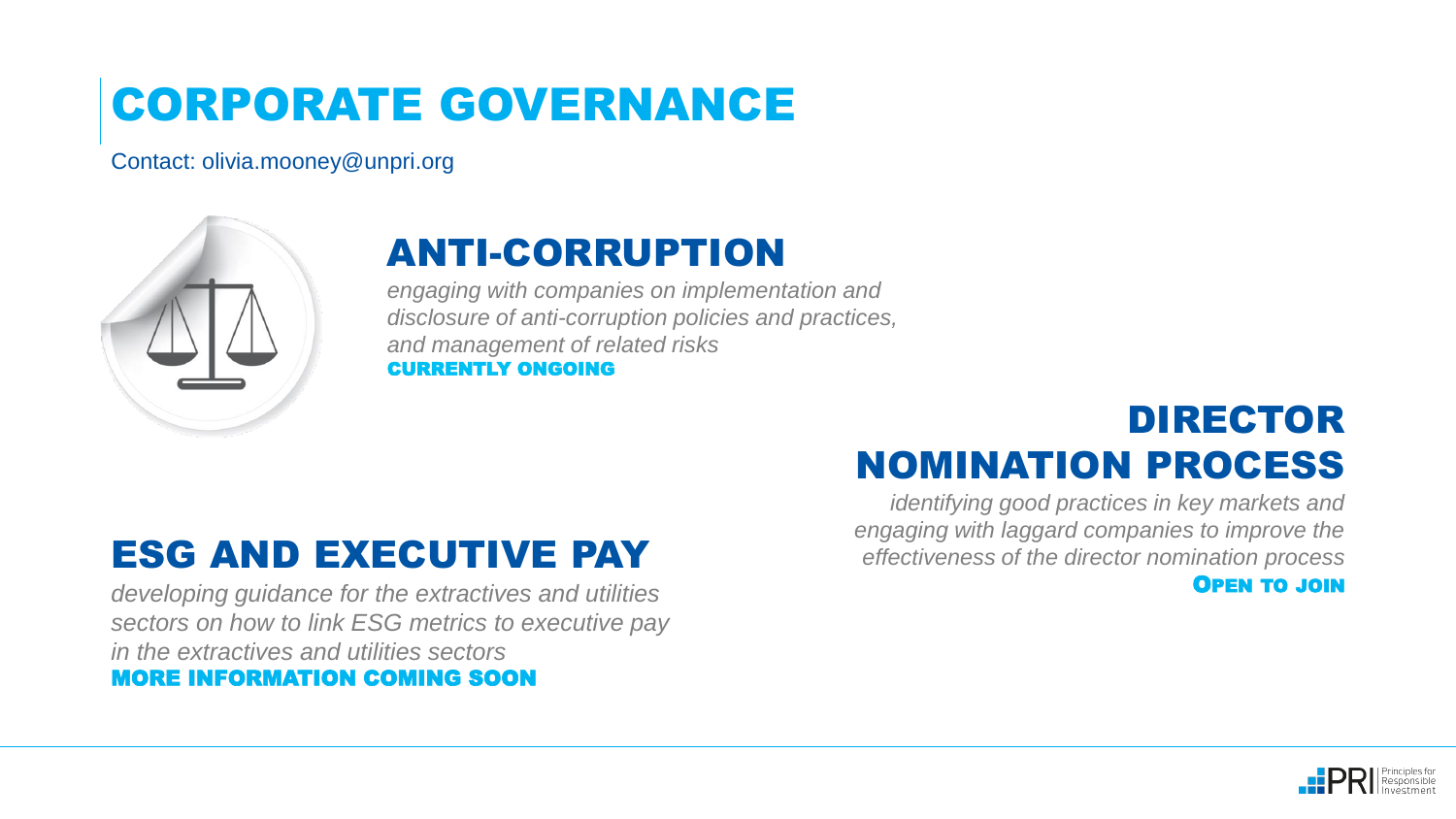## WATER RISKS IN AGRICULTURAL SUPPLY CHAINS

| <b>PRI</b> Responsible                                                                                                     |  |
|----------------------------------------------------------------------------------------------------------------------------|--|
| PRI-COORDINATED<br>ENGAGEMENT ON WATER RISKS<br>IN AGRICULTURAL SUPPLY<br>CHAINS                                           |  |
| <b>INVESTOR GUIDANCE DOCUMENT</b>                                                                                          |  |
| IN COLLABORATION WITH:<br>World Wildlife Fund (WWF), PwC Germany and<br>the PRI investor steering committee on water risks |  |
| <b>Middel Reddem Florid II</b><br>mative in partnership with great meange installure and late Golbal Compact               |  |

- 40 investors with US\$ 5.5 trillion AUM
- Targeting 54 companies
- Food, beverage, food retail, apparel and agricultural products sectors
- Seeks to:
	- 1. Understand risks and how companies are managing them
	- 2. Encouraged improvements in management of risks
	- 3. Improve disclosure by companies